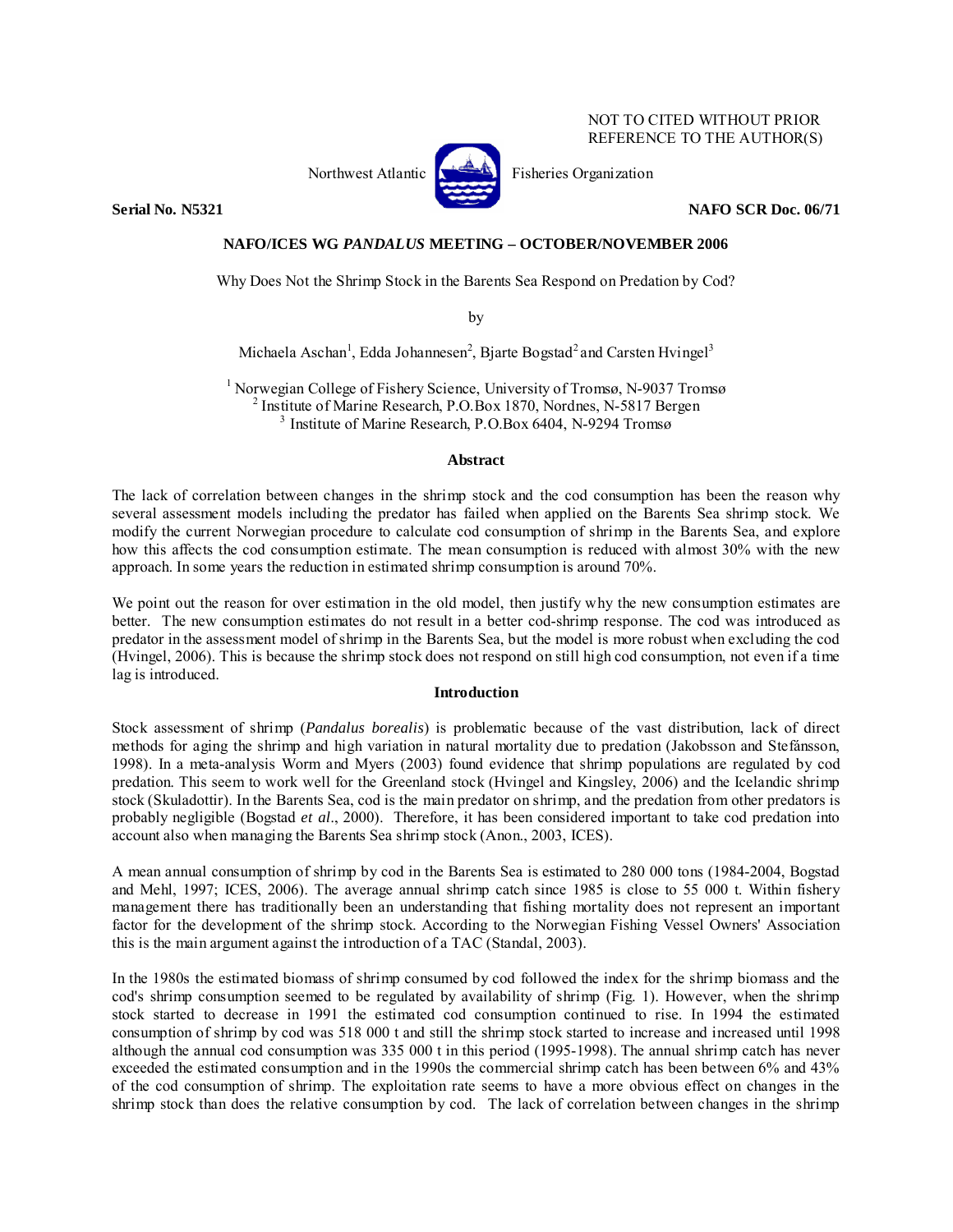stock and the cod consumption has been the reason why several assessment models including the predator has failed when applied on the Barents Sea shrimp stock.

This paper will study the reasons for why the shrimp stock does not seem to respond on the predation by:

A) Evaluating the shrimp index.

The swept area index for shrimp may not represent the whole stock. The index is estimated for the areas with the depth of 200-600 m. Shrimp is also present, though in lower densities, in vast areas of the Barents Sea shallower than 200 m.

B) Evaluating the consumption estimation.

At least five factors can lead to bias of cod consumption, and introduce annual variation caused by sampling and estimation procedures (Johannesen and Aschan, 2005):

- 1) Cod might feed in the trawl.
- 2) Stomach content data are pooled before they are entered in the consumption model and this is corrected for by a constant factor that might be too low (Dos Santos and Jobling, 1995; Bogstad and Mehl, 1997).
- 3) Variation in cod stomach sampling strategy from year to year, due to variable survey and sampling coverage.
- 4) The input temperatures used in the consumption model are too high or not representative of the ambient temperature of the cod.
- 5) The stomach evacuation model used in consumption estimation (dos Santos and Jobling, 1995) needs knowledge about initial meal size, which is unknown in natural conditions, and has to be approximated by the total stomach content which assumes continuous feeding

Preliminary analysis on stomach data, studying the relationship between towing time, cod size, shrimp content in stomachs and digestion stage of eaten shrimp, was inconclusive to whether to what extent cod feed on shrimp in the trawl in surveys in the Barents Sea (Johannesen and Aschan, 2005). However, there is relatively few shrimp that are recorded as newly eaten in the cod stomachs (digestion stage 1: 2-8% per year, on average 4%), so that the problem should be of limited magnitude. There is also no direct way to quantify this potential problem given the data at hand. We modify the current Norwegian procedure to calculate cod consumption of shrimp in the Barents Sea to account for points 2-4 above, and explore how this affects the cod consumption estimate.

We point out the reason for over estimation in the old model, then justify why the new consumption estimates are better. If the new estimates are unbiased they will be implemented in the shrimp assessment.

### **Material and Methods**

### *The shrimp survey*

Shrimp catches have not been registered systematically on the surveys conducted by the Institute of Marine Research. The exception was the shrimp cruise that was conducted annually 1982-2004. However, this time series was interrupted and replaced by a new series using the joint ecosystem survey jointly conducted in autumn by the Institute of Marine Research, Norway (IMR) and the Knipovich Polar Research Institute of Marine Fisheries and Oceanography, Murmansk, Russia (PINRO). There has not been any inter calibration between the shrimp survey and the ecosystem survey. The sampling effort in areas with high shrimp abundance and variation has been reduced but the coverage is extended to areas shallower than 200 m. The spatial expansion of the survey to the east may have influence on the shrimp index.

#### *The stomach database and cod consumption estimation*

The joint IMR-PINRO stomach content database currently holds information about more than 200 000 cod stomachs gathered from the Barents Sea and Lofoten area from 1984 until present (Yagarina and Mehl, 1996). The base holds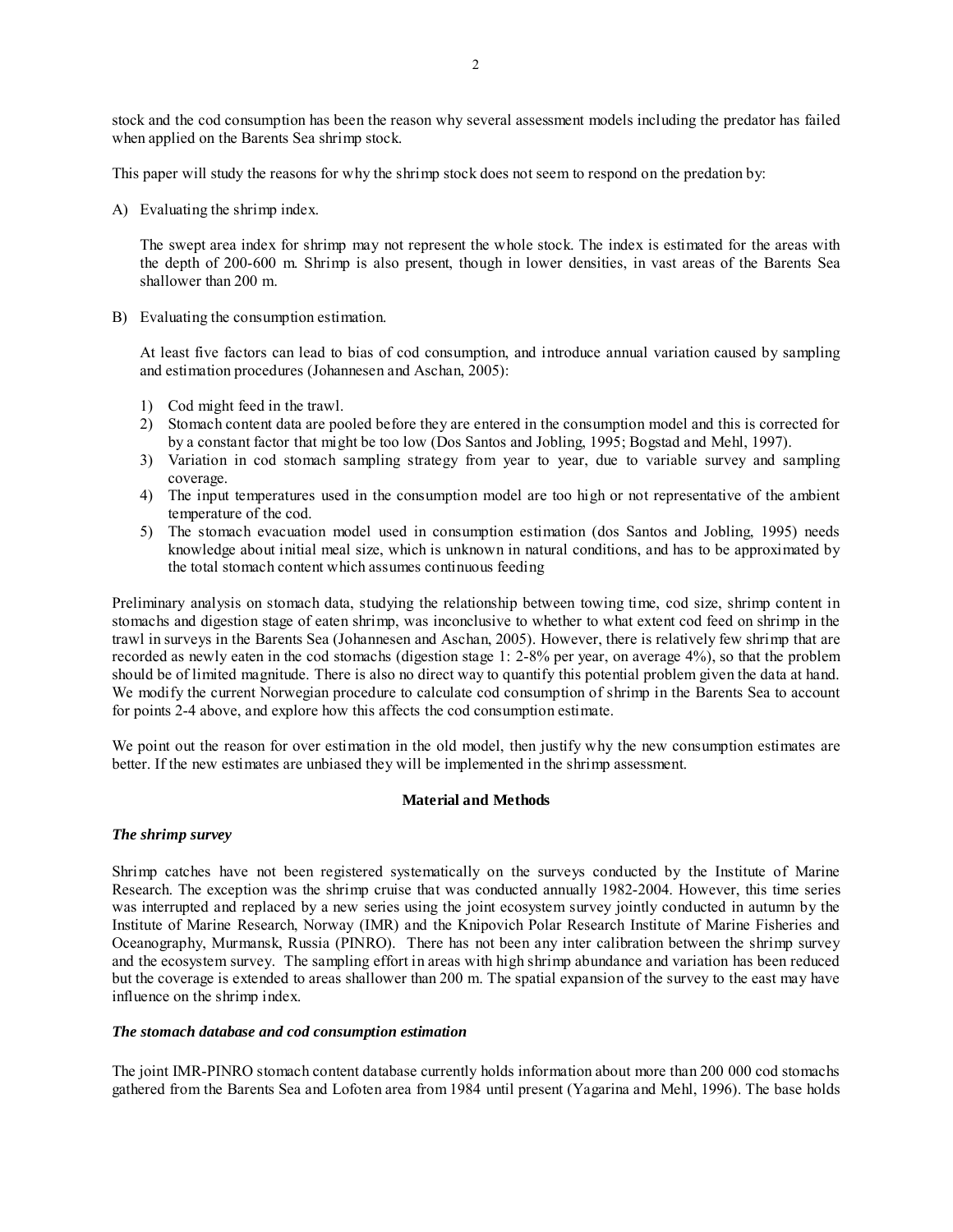information on the cod (length, weight, age, its place and time of capture) and weight and type of prey in the stomach.

About one third of the data in the base stems from the Norwegian winter survey, now run in cooperation with PINRO. This survey has covered the South-Central Barents Sea since 1981 and stomach sampling was initiated in 1984. From 1993 the survey was expanded north and eastwards, to allow a better coverage of younger cod. The survey area has been the same since then (Fig. 4, Jakobsen *et al.*, 1997; Anon., 2005a). However, survey data is lacking from the Russian Economic Zone in 1997 and 1998 because Norwegian vessels were not allowed entrance. The survey covers most of the feeding areas for cod in the Barents Sea, even if the survey area may vary due to ice coverage.

Other Russian and Norwegian cruises, and Russian commercial vessels have sampled cod stomachs, but these surveys have a more limited and less consistent coverage over the years, giving a large year annual variation. From 2003 on, the joint IMR-PINRO ecosystem survey conducted in autumn has covered most of the Barents Sea and gathered cod stomach samples (Anon., 2005b).

Based on the cod stomach data, consumption estimates of the main prey are calculated each year (e.g. ICES, 2006). The procedure is described in Bogstad and Mehl (1997), but a brief description will also be given here. Bogstad and Mehl (1997) used the stomach evacuation model developed by dos Santos and Jobling (1995) derived from data from a laboratory experiment by the same authors. The stomach evacuation model is given by:

$$
R = ln 2e^{\gamma T} W^{\delta} S_i / \alpha_i S_0^{\beta}
$$

where **R** is consumption of an individual cod in grams per hour

**T** is the temperature on the environment of the cod

**Si** is the stomach content of prey i in grams

 $S_0$  is the initial meal size in grams

**W** is the weight of the cod in grams, and

α, β, γ and δ are coefficients.

Bogstad and Mehl (1997) calculated consumption by age groups  $(1-11+)$ , for three sub areas in the Barents Sea (Fig. 3), and for the first and second half of the year. Average shrimp content  $(S_i)$  and total stomach content (for  $S_0$ ), together with VPA data on weight at age for cod (**W** ) and temperature data taken standard position within each sub area and half year taken from oceanographic models based on CTD data from surveys (**T**).

The total consumption for each age class, each half year is calculated by weighting the individual consumption of each age class by the distribution of the age class in the sub area. The distribution of the age class by sub area is taken from the winter survey and from summer surveys for the second half year. Finally, total consumption by year is calculated as the sum of consumption over age groups and half years.

Stomach contents that are at higher taxonomic level than species, but might contain shrimp (e.g. undetermined stomach content, *Crustacea, Pandalidae*, *Pandalus sp.*) are re-classified according to the proportion in which they are found in the stomachs by age group, area and half year.

When pooling data and calculating average values of the input parameters into the model, a positive bias is introduced (dos Santos and Jobling, 1995). This bias is found to be variable and on average 35%. In the annual consumption estimates given by ICES each year this bias is corrected by a constant factor.

We modified the consumption procedure described above, to account for the following problems: 1) pooling of and averaging input data 2) variable spatial and temporal sampling coverage and effort from year to year, 3) crude input temperature resolution, and 4) using total stomach content for the unknown parameter  $S_0$ , which implies continuous feeding. We only used data from 1993 on, because the winter survey has had a good coverage since.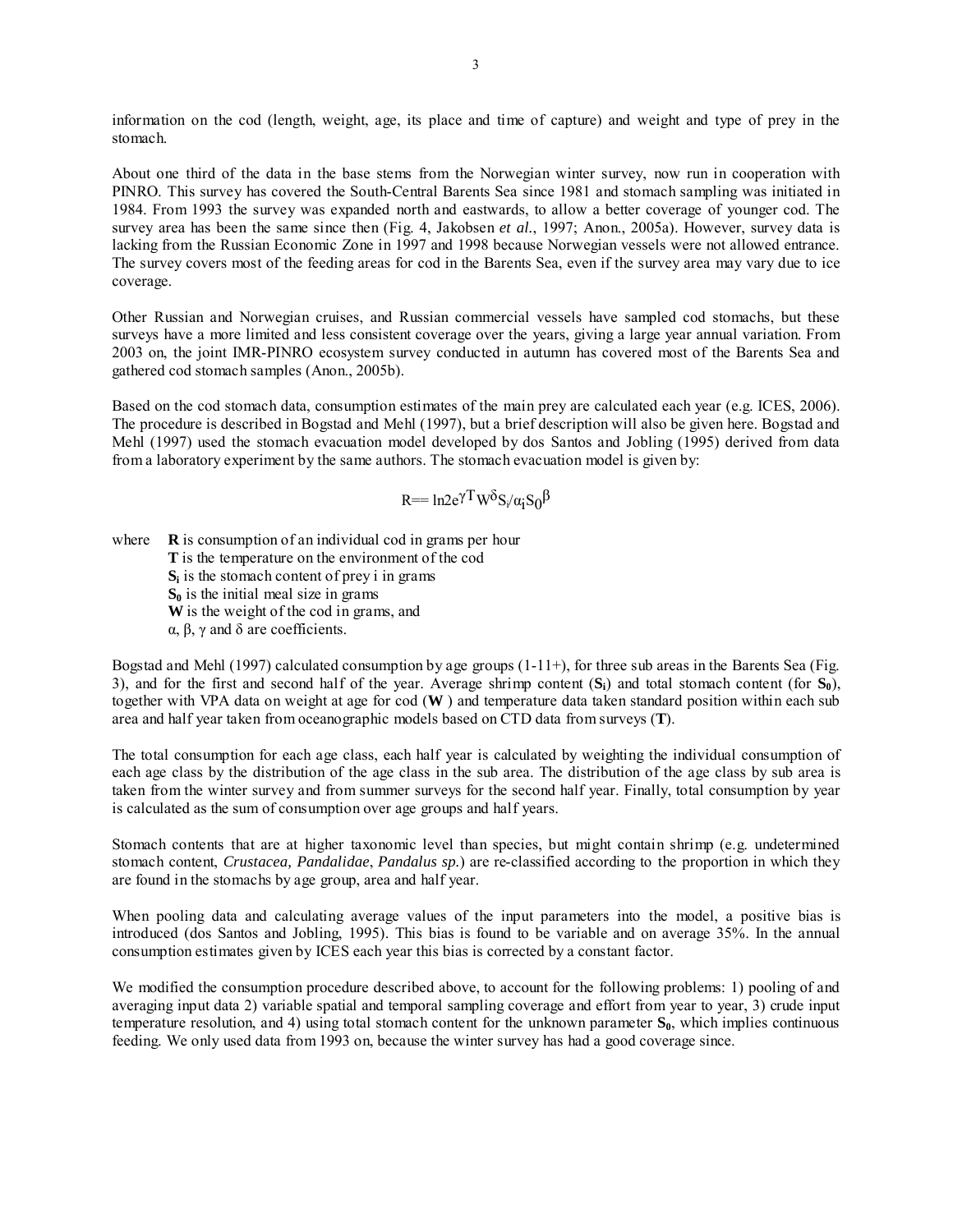### 1) *Pooling of data*

The bias introduced by pooling data might vary according to the statistical distribution of the data. It is possible to calculate consumption at the individual level using the data in the stomach database. We calculated individual consumption by age group, sub area and half year at the individual level, using the same input temperatures and cod weight data and overall approach as by the Arctic Fisheries Working Group (ICES, 2005).

### 2) *Variable sampling effort*

Stomach sampling has been quite consistent during the winter survey since 1993, and this survey has covered most of the cod stock. By calculating consumption only based on stomach data from the winter survey, we exclude year to year variation caused by variable sampling in space and time.

### 3) *Ambient temperature*

The temperatures used in the consumption model are annually taken from standard positions. Temperature has a large influence on the estimated consumption. An increase of 1°C in the input temperature leads to 15% increase in consumption (Gjøsæter and Bogstad, 2001). We calculated consumption at each station using temperature registered at the bottom adjacent to the haul. The stomach sampling is length stratified, with 1 cod stomach sample per each 5 cm length group (2 per 5 cm length group prior to 1996). We then estimated consumption per length group by weighting each station with the number of cod caught in the length group. Calculating individual consumption by age then requires an age length key. Age-length keys calculated for seven main areas were used. The total consumption is calculated by weighing average for main area by the distribution of each age class in the main area, multiplying with VPA and summing all age classes. Stomach content classified at a higher level than species that might contain shrimp (see above) where reclassified according to year, length group and main area specific proportions.

### 4) *The problem of initial meal size and alternative gastric evacuation models*

Dos Santos and Jobling (1995) did laboratory experiments on cod using prey species and temperatures relevant for the Barents Sea. Temming and Anderson (1994) and Hermann and Temming (2003) fitted another gastric evacuation model to the data. This model does not include the unknown parameter initial meal size, and estimates different coefficients for temperature, stomach content of prey and cod weight. We applied this alternative model with the procedure described in 3) Ambient temperature.

### **Results**

### *Shrimp index*

We used the stomach database and calculated the average shrimp content per stomach adjusted for cod size for 20 by 20 nautical mile grid cells. We summed all grid cells inside and outside the shrimp survey area and found that the amount of shrimp content outside the shrimp area is about the same as the amount inside the shrimp area (Fig. 3). This indicates that the shrimp survey covered approximately 50% of the Barents Sea shrimp stock.

The shrimp assessment based on data from the ecosystem survey and catch and effort data both indicate an increase in the shrimp biomass since 2005 (Hvingel, 2006; Hvingel and Aschan, 2006).

### *Cod consumption*

The different approaches overall reduced the shrimp consumption estimated. Not pooling the data, reduced the estimate by on average 10%, not pooling the data and including only the winter survey data reduced the estimate on average by 16%, using ambient temperatures data reduced the estimate with 23 and 16 % for the dos Santos and Jobling (1995) estimation procedure and Temming and Hermannd (2003) procedure, respectively. However, there is high variation in the difference from year to year, and hence, the pattern of temporal fluctuation between the estimates is quite large (Table 1).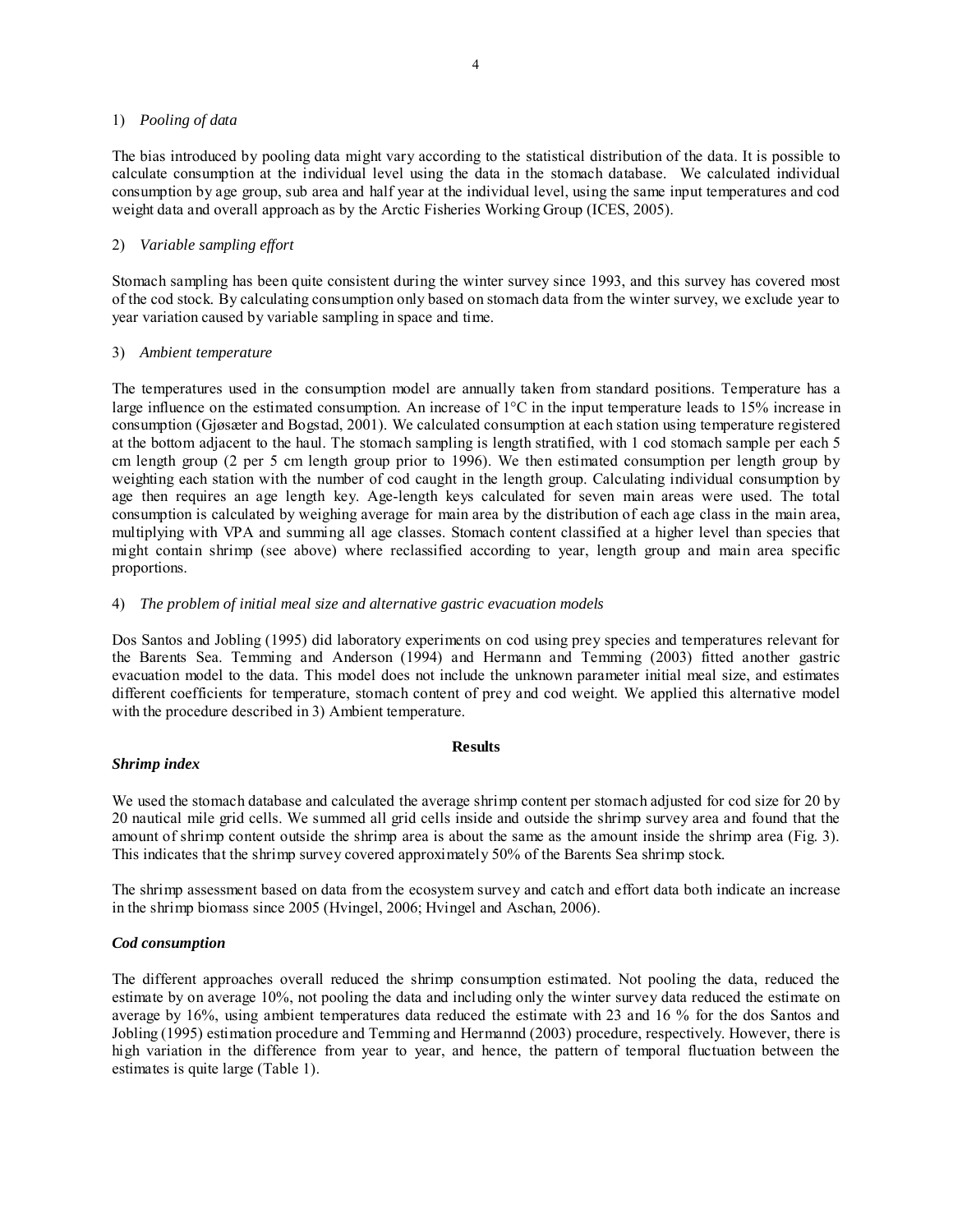The dos Santos and Jobling (1995) and Temming and Hermannd (2003) give somewhat different estimates (Table 2). On average, the estimates provided by Temming and Hermannd (2003) are higher. Also, there are some differences in temporal variability in the differences between the two approaches. The differences are particularly large in 1993 and 1994. It seems like the total stomach content was high in these years, particularly in 1993. The capelin abundance was very high in autumn 1992, and the capelin content was high in stomachs in 1993 (Gjøsæter and Bogstad, 2001). Which of the two models is most correct under these circumstances is difficult to judge.

Both the dos Santos and Jobling (1995) and Temming and Hermannd (2003) models with ambient temperatures, winter survey data only and no pooling of data were significantly positively correlated with the shrimp index (Table 2). The shrimp index explained 44% of the variation in total cod consumption. The Bogstad and Mehl (1997) approach had no correlation with the shrimp index (Table 2).

The Bogstad and Mehl (1997) approach, and the approaches with ambient temperature, winter survey data only and no pooling of data, also give different age specific estimates for consumption (Fig. 4). When not pooling data, using winter survey data only and ambient temperature with weighing each haul with the number in each length group in the haul, the consumption of ages 1 and 2 is greatly reduced. Using dos Santos and Jobling (1995) or Temming and Hermannd (2003) is unimportant for the age specific consumption.

#### **Discussion**

Suggestions on further studies should be conducted to answer if cod is feeding on shrimp in the trawl.

Fisheries management has underestimated the consequences of massive capacity increase by combining new technology with open fishery on this non-regulated stock. The ICES ACFM has advised since 2005 that a quota TAC should be used as regulatory tool. Other arguments have been that it is considered impossible to fish the shrimp stock to extinction and that a TAC would have to be shared with Russia as the shrimp in the Barents Sea is considered to be one population).

It is a general understanding by scientist that an assessment model for shrimp should include the main predator cod. However, in the Barents Sea the shrimp stock does not seem to respond on the predation by cod but on the shrimp fishery. Thereby it is not possible to produce a good responsive model for shrimp and the predator with data available. The new consumption estimates do net result in a better cod-shrimp response. The cod was introduced as predator in the assessment model of shrimp in the Barents Sea, but the model is more robust when excluding the cod (Hvingel, 2006). This is because the shrimp stock does not respond on still high cod consumption, not even if a time lag is introduced.

#### **References**

Anon. 2003. ICES, Report Arctic Fisheries Working Group, Sect. 9.

- Anon. 2005. Survey report from the joint Norwegian/Russian ecosystem survey in the Barents Sea in August-October 2005 (vol.1). IMR/PINRO Joint Report Series, No. 3/2005. ISSN 1502-8828, 99 p.
- Bogstad, B., and H. Gjøsæter. 2001. Predation by cod (*Gadus morhua*) on capelin (*Mallotus villosus*) in the Barents Sea: implications for the capelin stock assessment. *Fish. Res*., **53**: 197-209.
- Bogstad, B., T. Haug, and S. Mehl. 2000. Who eats whom in the Barents Sea? NAMMCO Scientific Publications 2: 98-119.
- Bogstad, B., and S. Mehl. 1997. Interactions between Atlantic cod (*Gadus morhua*) and its prey species in the Barents Sea. *In*: Proceedings of the International Symposium on the Role of Forage Fishes in Marine Ecosystems. Pp. 591-615. Alaska Sea Grant College Program Report No. 97-01. University of Alaska Fairbanks.
- Dos Santos, J., And M. Jobling. 1995. Test of food consumption model for the Atlantic cod. *ICES J. Mar. Sci*., **52**: 209-219.
- Hvingel, C., and M. Kingsley. 2006. A framework to model shrimp (*Pandalus borealis*) stock dynamics and quantify risk associated with alternative management options, using Bayesian methods. *ICES J. Mar. Sci*., **6**: 68-82.
- ICES. 2005. Report of the Arctic Fisheries Working Group. *ICES C.M. Doc*., No. 2005/ACFM: 28, p. 378-407.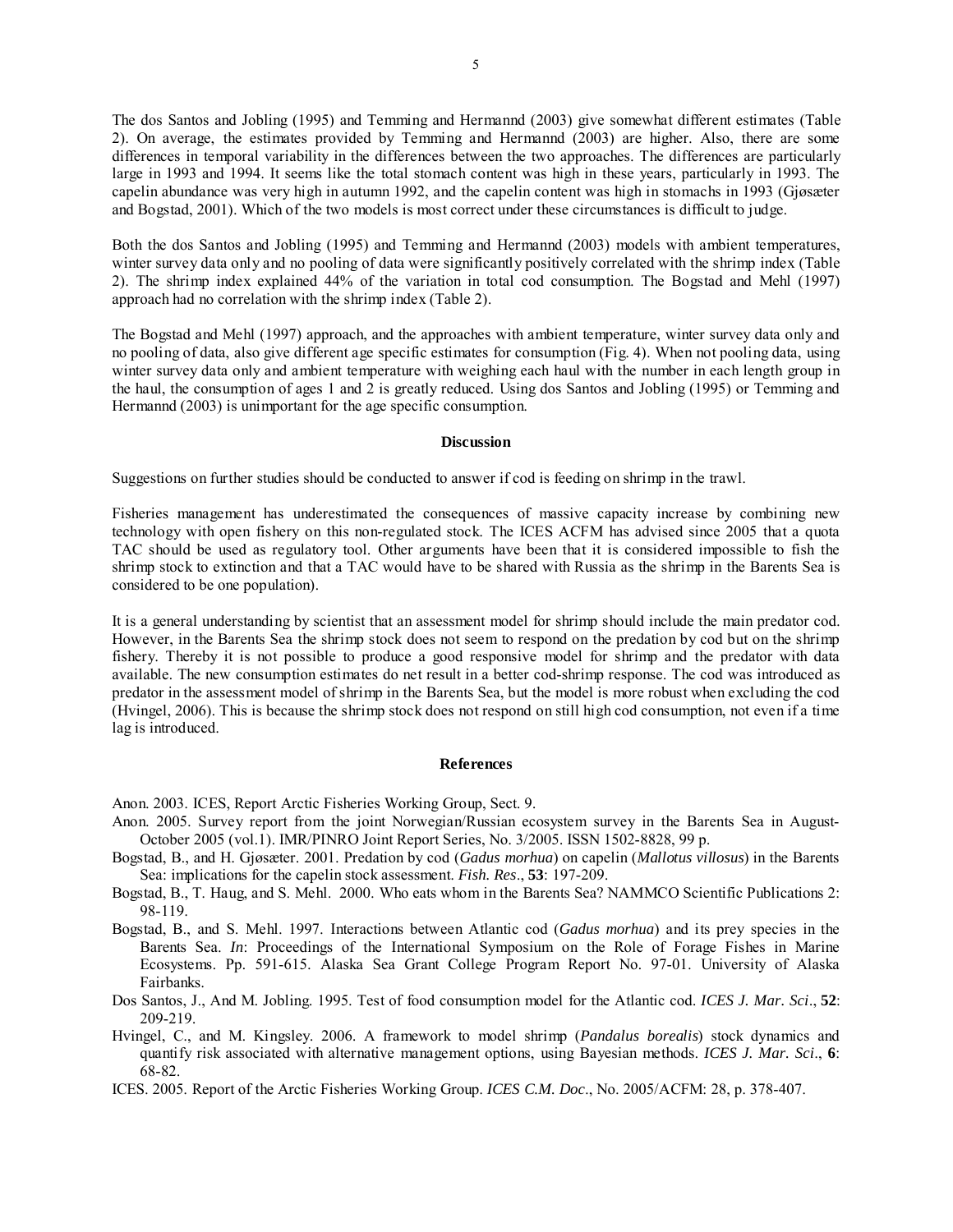- Jakobsen, T., K. Korsbrekke, S., and O. Nakken. 1997. Norwegian combined acoustic and bottom trawl surveys for demersal fish in the Barents Sea during winter *ICES C.M. Doc*., No. 1997/Y:17, 26 p.
- Jakobsson J. and Stefánsson, G. 1998. Rational harvesting of the cod-capelin-shrimp complex in the Icelandic marine ecosystem. *Fish. Res*., **37**: 7-22.
- Johannesen, E., and M. Aschan. 2005. How much shrimp does the cod really eat? five years later. Scientific paper, NAFO Science Committee No. 05/35, 12 p.
- Mehl, S., and N. A. Yaragina. 1992. Methods and results in the joint PINRO-IMR stomach sampling program. *In*: Interrelations between fish populations in the Barents Sea. Proceedings of the Fifth PINRO-IMR Symposium, 12-16 August 1991, Murmansk, pp. 5-16. Ed. by B. Bogstad, and S. Tjelmeland. Institute of Marine Research, Bergen, 238 p.
- Michalsen , K., G. Ottersen, and O. Nakken. 1998. Growth of North-East Arctic cod (*Gadus morhua* L.) in relation to ambient temperature. *ICES J. Mar. Sci*., **55**: 863-877.
- Ottersen, G., K. Michalsen, and O. Nakken. 1998. Ambient temperature and distribution of North-East Arctic cod. *ICES J. Mar. Sci*., **55**: 67-85.

Skuladottir.

- Standal, D. 2003. Fishing the last frontier Controversies in the regulations of shrimp trawling in the high Arctic. *Marine Policy*, **27**: 375-388.
- Temming, A., and J.-P. Hermann. 2003. Gastric evacuation in cod prey-specific evacuation rates for use in North Sea, Baltic Sea and Barents Sea multi-species models. *Fish. Res*., **63**: 21-41.
- Worm, B., and R.A. Myers. 2003. Meta-analysis of cod-shrimp interactions reveals top-down control in oceanic food webs. *Ecology*, **84**: 162-173.

Table 1. The percentage difference between the shrimp consumption estimates given by the Bogstad and Mehl (1997) approach and the approaches estimating consumption at the individual level without pooling. The approach A includes all stomach data, approach B uses stomach data from winter survey only, whereas the approaches C and D uses different gastric evacuation models, but uses ambient temperatures (see methods).

| <b>YEAR</b> | A: All data | B. Winter only | C: Winter only      | D. Winter only      |
|-------------|-------------|----------------|---------------------|---------------------|
|             |             |                | Ambient temperature | Ambient temperature |
|             |             |                |                     | Temming and Herman  |
| 1993        | $-14$       | $-62$          | $-72$               | -56                 |
| 1994        | 7           | $-61$          | $-56$               | $-43$               |
| 1995        | $-27$       | $-19$          | $-51$               | $-42$               |
| 1996        | $-4$        | $-44$          | $-37$               | $-30$               |
| 1997        | $-23$       | $-12$          | $-11$               |                     |
| 1998        | $-20$       | $-5$           | 6                   | 13                  |
| 1999        | $-22$       | 65             | 74                  | 74                  |
| 2000        | $-9$        | $-42$          | $-39$               | $-32$               |
| 2001        | $-26$       | $-15$          | $-43$               | $-41$               |
| 2002        | $\theta$    | 0              | $-19$               | $-20$               |
| 2003        | 8           | 5              | $-21$               | $-5$                |
| 2004        | 6           | 4              | 20                  | 29                  |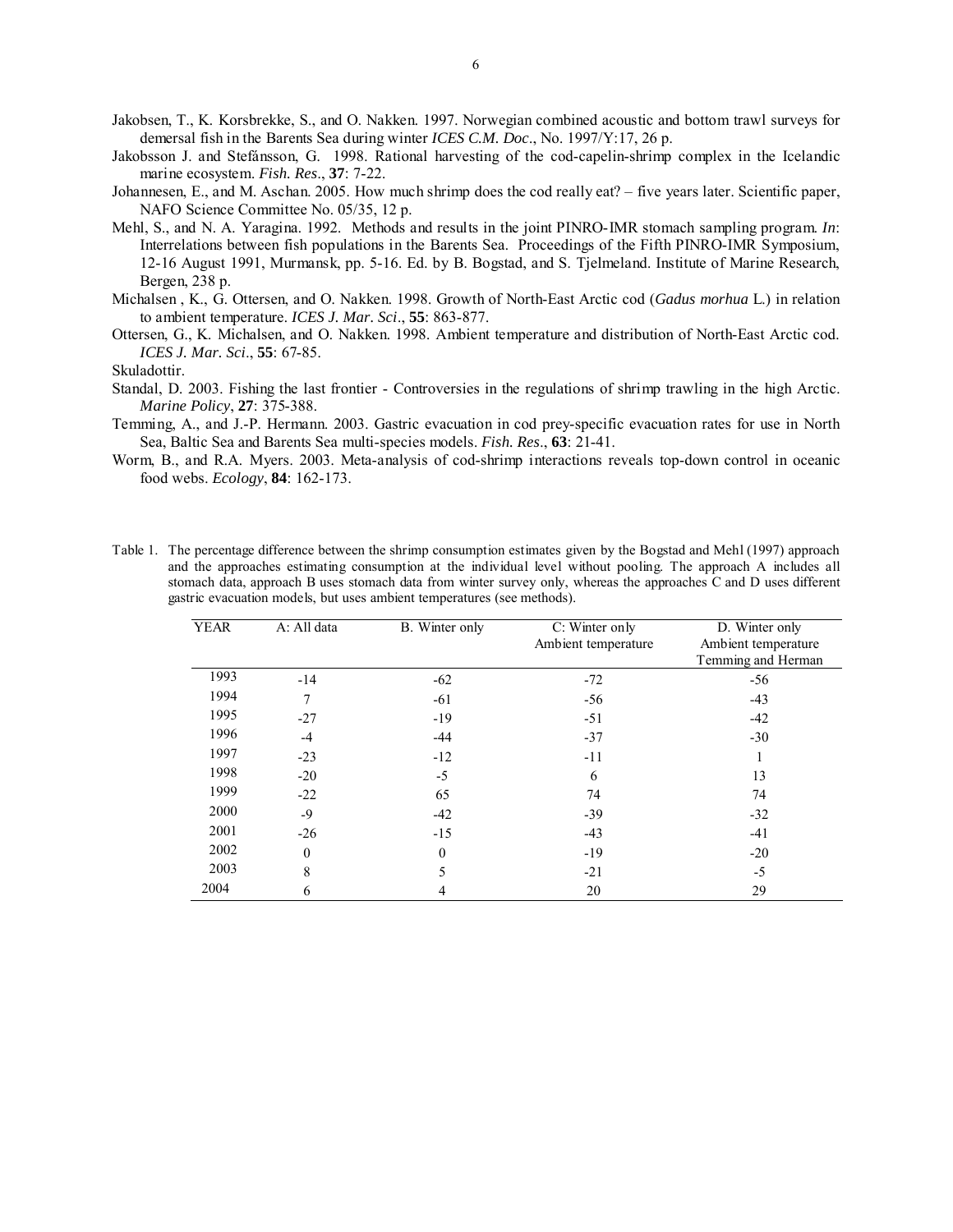| Stomach<br>evacuation<br>model | Dos Santos and Jobling<br>(1995) | Dos Santos and Jobling<br>(1995) | Temming and Hermannd<br>(2003) |
|--------------------------------|----------------------------------|----------------------------------|--------------------------------|
|                                | Bogstad and Mehl (1997)          | Winter survey only               | Winter survey only             |
|                                | ICES (2005)                      | No pooling                       | No pooling                     |
| Year                           |                                  | Ambient temperature              | Ambient temperature            |
| 1993                           | 315                              | 89                               | 140                            |
| 1994                           | 518                              | 228                              | 296                            |
| 1995                           | 363                              | 179                              | 210                            |
| 1996                           | 341                              | 213                              | 239                            |
| 1997                           | 311                              | 276                              | 312                            |
| 1998                           | 326                              | 346                              | 368                            |
| 1999                           | 256                              | 447                              | 446                            |
| 2000                           | 461                              | 279                              | 312                            |
| 2001                           | 284                              | 163                              | 167                            |
| 2002                           | 232                              | 188                              | 185                            |
| 2003                           | 226                              | 179                              | 214                            |
| 2004                           | 244                              | 220                              | 229                            |
| Average                        | 323                              | 234                              | <b>260</b>                     |
| Correlation                    | $P = 0.79$ , $r = -0.12$         | $P = 0.02, r = 0.66$             | $P = 0.02$ ; $r = 0.66$        |
| with shrimp                    |                                  |                                  |                                |
| index $(n = 12)$               |                                  |                                  |                                |

Table 2. Estimates of shrimp consumption according to stomach evacuation model and estimation procedures.



Fig. 1. Catches, estimated consumption (ICES, 2005) and shrimp index in thousand tons plotted against year.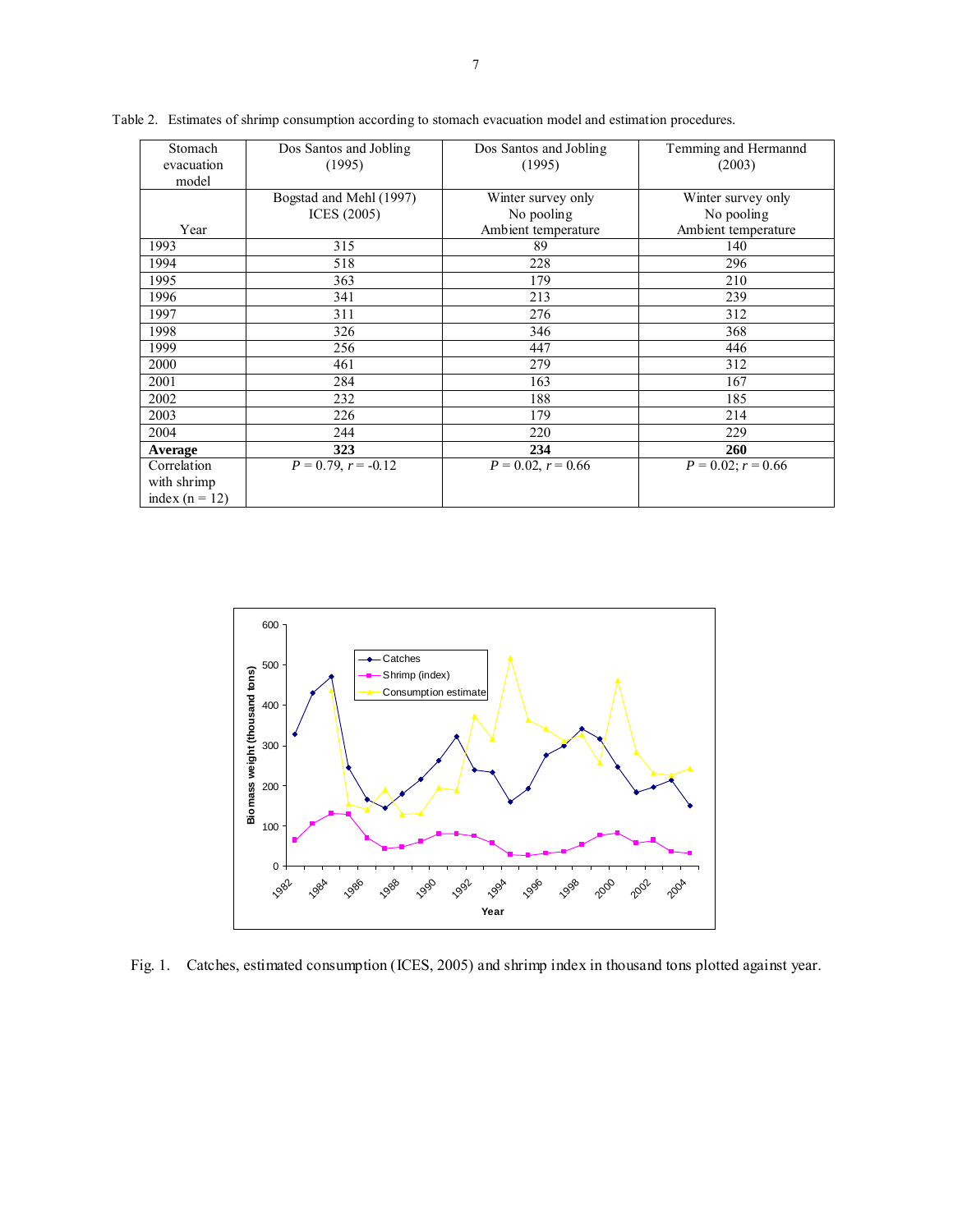

Fig. 2. Shrimp catches at the Joint IMR–PINRO ecosystem survey in autumn 2005 is shown in pink. Shrimp catches (in kg) is proportional to the size of the dots. The outline of the shrimp survey area and the winter survey area are shown in blue and yellow, respectively.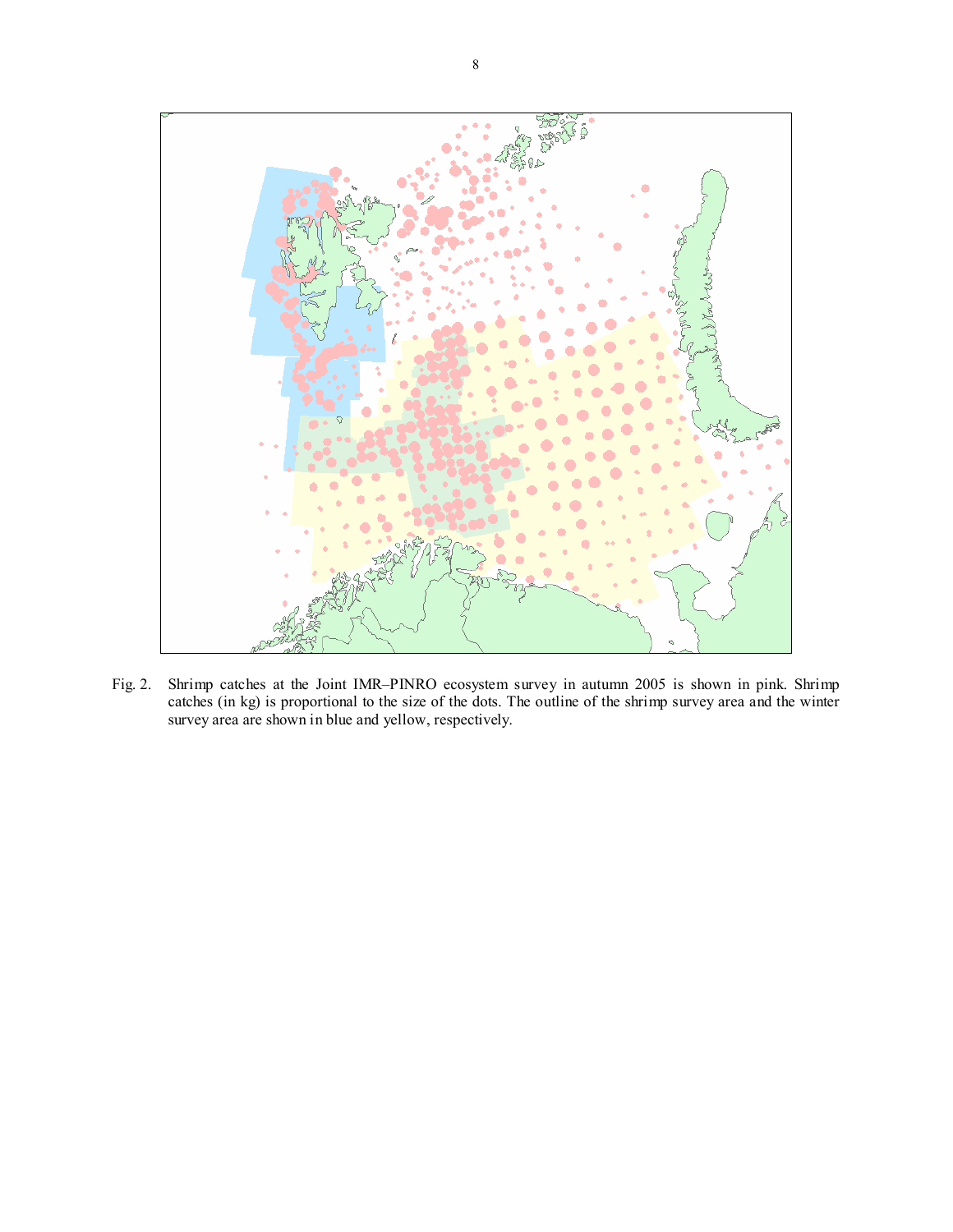

Fig. 3. Average shrimp content in cod stomachs adjusted for cod length for 20 by 20 nautical mile grid cells is shown in grey. The size dots are proportional to the shrimp content. All data from the joint IMR PINRO stomach data based are include. The shrimp survey area with sub areas A-H are shown in red. The black lines shows the borders of the sub areas used in the shrimp consumption estimation approach by Bogstad and Mehl, 1997.